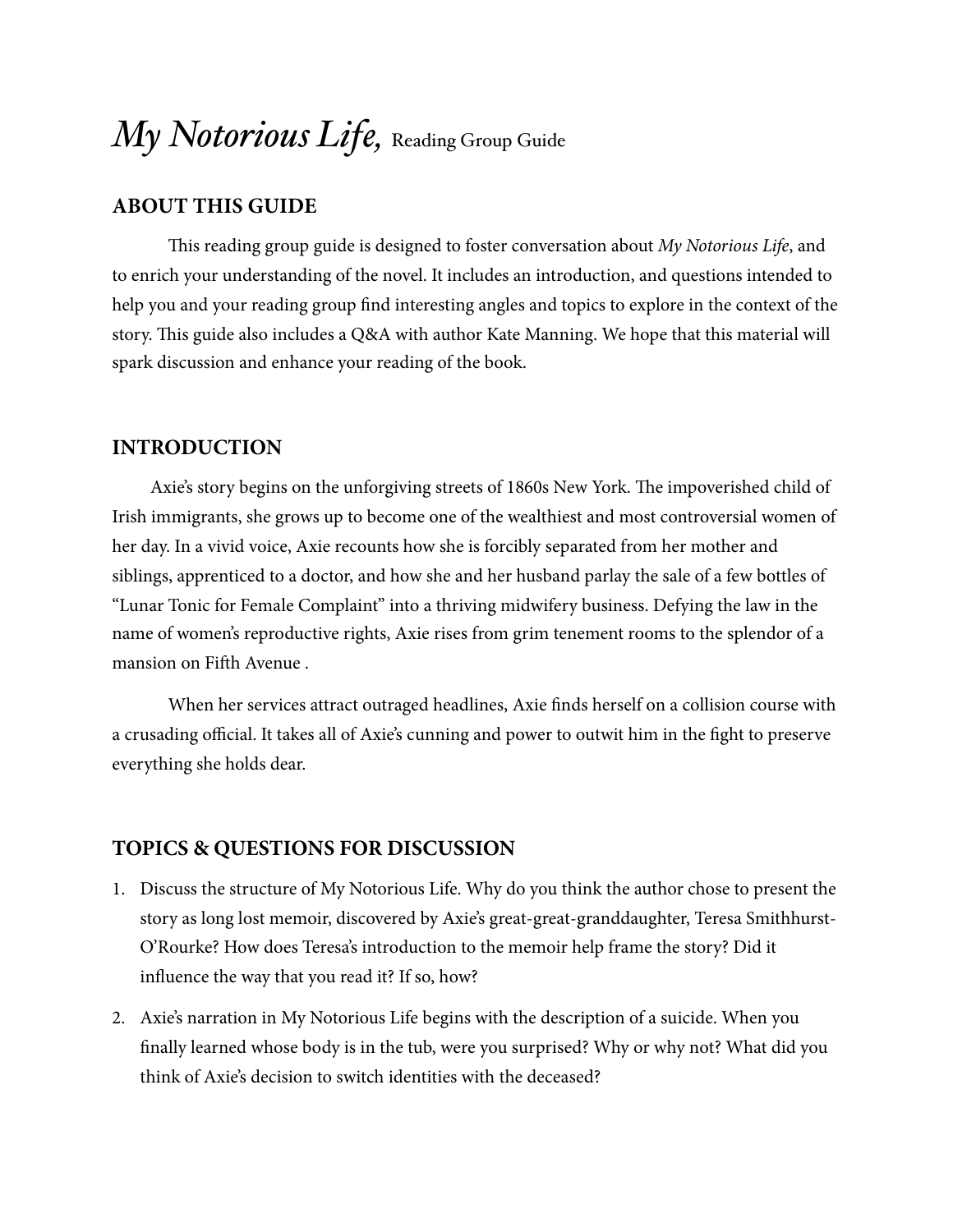- 3. Compare the experiences of Axie, Dutch, and Joe after their journy on the Orphan Train. How do you imagine Joe's and Dutchie's stories differed from Axie's experience with Mrs. Temple? Discuss ninteenth century attitudes toward children as illustrated by My Notorious Life.
- 4. When Axie returns to 127 Cherry Street, she says, "I was home, with a taste of dread like chalk in my mouth." (p. 54). Why do you think Axie is worried about coming home? How do the changes at 127 Cherry Street while Axie has been away also change Axie?
- 5. When Adelaide, one of Mrs. Evans' patients, tells Axie, "Don't ever trust a man who says trust me" (p. 89) Axie takes her advice as a personal motto. Discuss instances in Axie's life where the motto is proven to be sound–or fails her. Why is the question of trust so important to Axie? What moral values does she live by?
- 6. When Axie is a child, her mother corrects her "savage grammar." Axie says, "We children had poor mouths, she was forever telling us." (p. 14) Later, when Axie is older, Charlie also corrects Axie, telling her, "ISn't not AIN'T. Listen to me, Student, speak like the upper crust." (p. 121) How does Axie's language change as she recounts her story? What does language mean to Axie and Charlie in terms of social class and American self-invention?
- 7. Mrs. Browder says of the adult Charlie, "He's a bounder…. Once a man of the streets, always a man of the streets," (p. 170) and Greta says he's "He's one of those danglers and he'll dangle you." (p. 119) Do you agree with Mrs. Browder and Greta about Charlie's character? What are your initial impressions of him? Do they change during the course of My Notorious Life?
- 8. Mrs. Evans tells Axie "till you have a child of your own, no woman will accept you for a midwife." (p. 157) How do Axie's own experiences as a woman and mother inform her work and attitudes toward the women she helps?
- 9. When Axie and Charlie are first married, she says, "Before we had wanted the same thing, to not be orphans no more." (p. 169) Discuss their relationship. How does their shared background affect the way they relate to each other?
- 10. During an argument, Axie tells Charlie, "Free Love?... For sure, it's not free at all." (p. 171) What are the costs of love, as illustrated by Adelaide, Frances, Beatrice, Greta and Cordelia?
- 11. When Axie is put on trial, Dr. Gunning testifies against her. (p. 324) What are his motivations? How is his testimony indicative of the medical profession's attitude toward midwifery?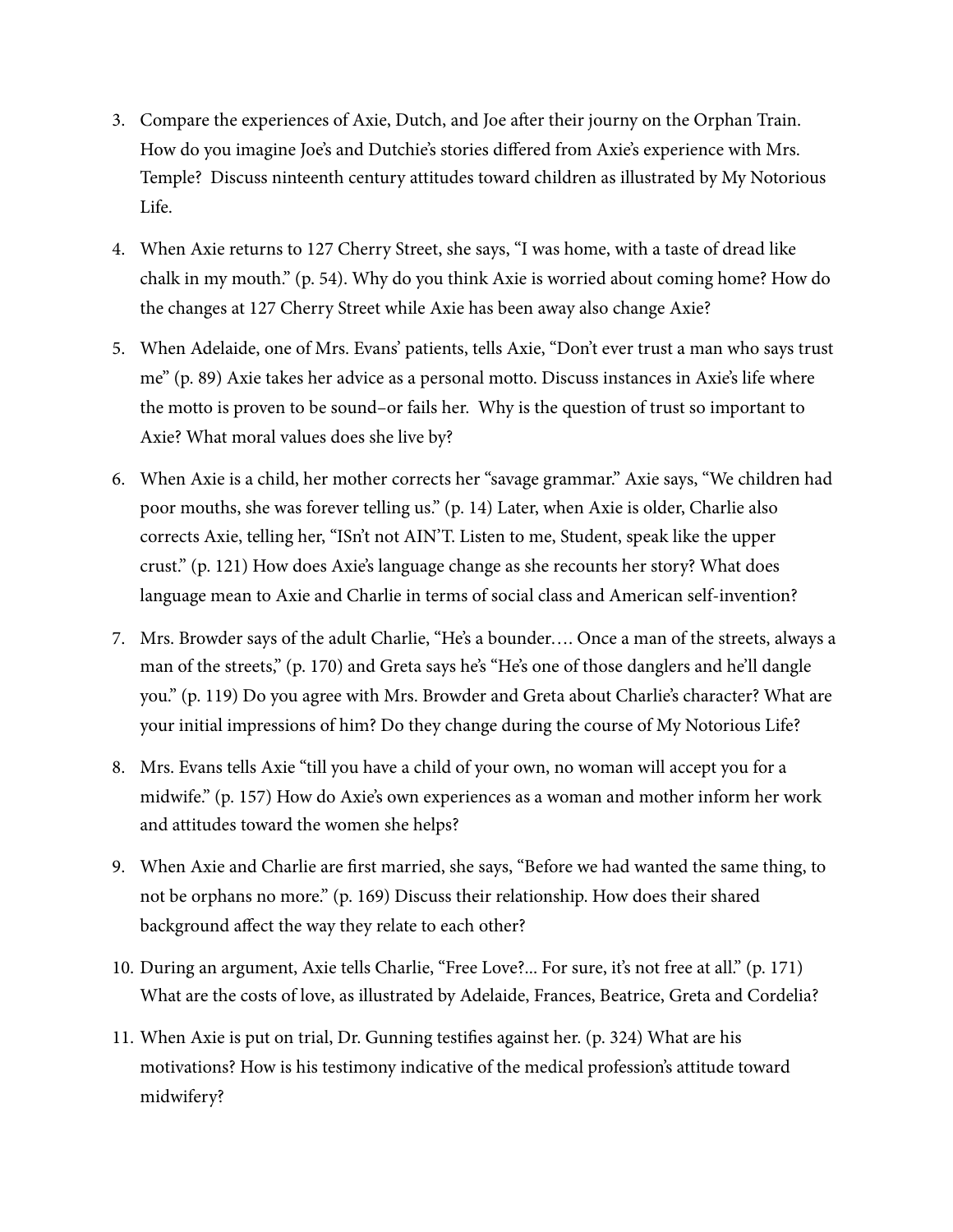- 12. Axie notes that the majority of the women who order Madame DeBeausacq's Female Remedy "seemed to be married, mothers already, anxious to prevent another confinement. They was all of them desperate." (p. 202). Were you surprised to learn that many of Axie's clients were married? Why? Discuss the letters that Axie receives from these women.
- 13. Mrs. Evans tells Axie, "a midwife must also keep comfortable with the complexities. What I call the lesser evil. You will learn not to judge too harsh on others. If you don't learn this, you're not suited to the work." (p. 153) What does Mrs. Evans mean by "complexities"? What are her reasons for assisting with "premature deliveries" and why does she call them the "lesser evil"?
- 14. Axie says, "What is a name? It's nothing," (p. 412). But is it? During the course of My Notorious Life, Axie is also called Annie, Mrs. Jones, "Chickenheart," Mother, Mme. DeBeausacq, Madame X. "Hag of Misery," and "Modern Thug of Civilized Society." What do each of these names indicate about Axie and how she is seen by others, and by herself?
- 15. Anthony Comstock is a crusader against "vice." Is Axie a crusader? Discuss and compare their apparent motivations. Comstock invites reporters along when he arrests Axie, and the press is also involved in organizing a riot against her, as well as policing that protest. How does Axie respond to the press? What was the role of the press in her life?
- 16. Mrs. Browder tells Axie, "Men have war to bring them their sorrows and pain…we females have our own physiology." (p. 137) Explain what Mrs. Browder means by this statement. Do you think that Mrs. Browder's statement helps Axie to understand Mrs. Evans's work?

#### **ENHANCE YOUR BOOK CLUB**

1. Axie and her siblings are placed in the care of the Children's Aid Society where they are sent to the Midwest in the hopes that they'll be adopted. Of the train ride west Axie says, "There was only going forward on the train, the fear and the panic and the boredom." (p. 29). To learn more about the Orphan Train movement, visit the official site of the Children's Aid Society at [http://www.childrensaidsociety.org/about/history/orphan-trains.](http://www.childrensaidsociety.org/about/history/orphan-trains) Then, read the stories of other Orphan Train riders on the Orphan Train Depot Complex [http://](http://orphantraindepot.org/orphan-train-rider-stories/) [orphantraindepot.org/orphan-train-rider-stories/](http://orphantraindepot.org/orphan-train-rider-stories/) and discuss how the stories on the site compare to that of Axie and her siblings.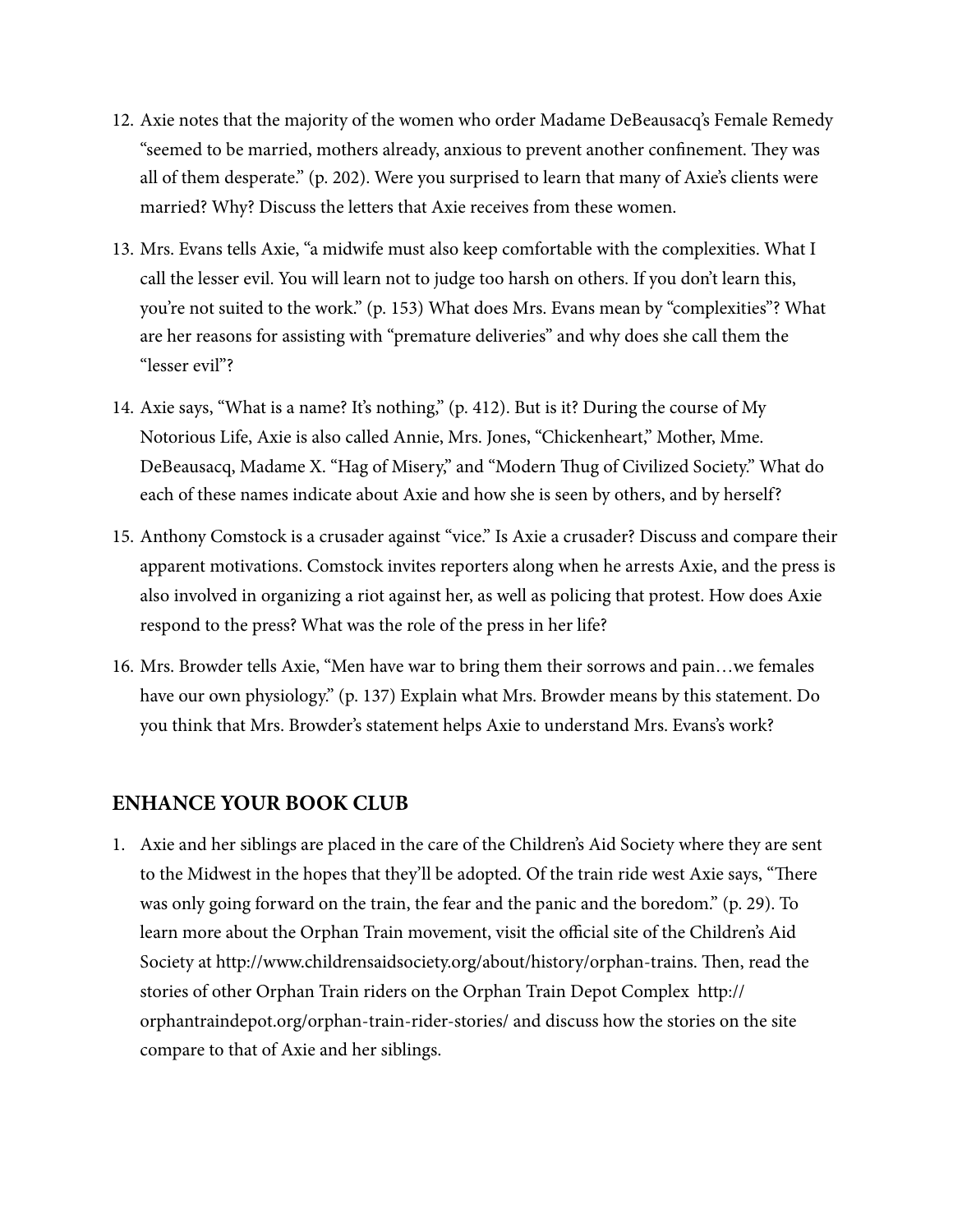- 2. While Frances Harkness, one of Mrs. Evans's patients, is recovering, she asks Axie to read Elizabeth Barrett Browning's "Sonnets from the Portuguese" with her. Axie is deeply moved by the sonnets, saying "all my life I remembered Love's Sake Only, and Mrs. Browning's poetical lines. One in particular tormented me, where she wrote, Behold and see What a great heap of grief lay hid In me, And how the red wild sparkles dimly burn Through the ashen grayness." (p. 109) Read Browning's "Sonnets from the Portuguese" paying particular attention to "I lift my heavy heart up solemnly" and "Love's Sake Only." Discuss why these poems would haunt Axie.
- 3. Axie makes a fortune selling "Lunar Tablets for Female Complaint," and Charlie ultimately expands their customer base through advertising. Read this article about Patent Medicine from The Daily Mail: [http://www.dailymail.co.uk/news/article-2198086/Victorian-adverts](http://www.dailymail.co.uk/news/article-2198086/Victorian-adverts-health-remedies-laden-cocaine-morphine-alcohol.html)[health-remedies-laden-cocaine-morphine-alcohol.html](http://www.dailymail.co.uk/news/article-2198086/Victorian-adverts-health-remedies-laden-cocaine-morphine-alcohol.html) and compare Charlie's advertisements [with those that are pictured.](http://www.dailymail.co.uk/news/article-2198086/Victorian-adverts-health-remedies-laden-cocaine-morphine-alcohol.html)
- 4. The women who write to Axie are drawn from the women who wrote to Margaret Sanger, the founder of Planned Parenthood. To read those letters, visit: [http://historymatters.gmu.edu/d/](http://historymatters.gmu.edu/d/5083/) [5083/](http://historymatters.gmu.edu/d/5083/)

*To learn more about the research that went into My Notorious Life and connect with Kate Manning online, visit her o***ffi***cial site at<http://katemanningauthor.com/>*

# **My Notorious Life is based on Ann Trow Lohman, an early nineteenth-century abortionist !gure, known as Madame Restell. What inspired you to create a character based on her?**

I didn't begin with Madame Restell. The story was first about a child on the New York streets in the 1850s. As Axie met misfortunes and got swept up in the social reform of the era, I wondered what would become of her. In the course of figuring it out, reading history, I stumbled on the story of Ann Lohman, and was flabbergasted—why had I never heard of her? She was in the headlines for decades. The more I thought about her, the more I realized that it made perfect sense that Axie, a little girl who had seen so much tragedy befall women and children, would grow up to share Lohman's profession. Axie already seemed to have the fierceness of spirit that would give her the courage to stand up to authority. I liked the challenge and risk of exploring this charged and difficult material.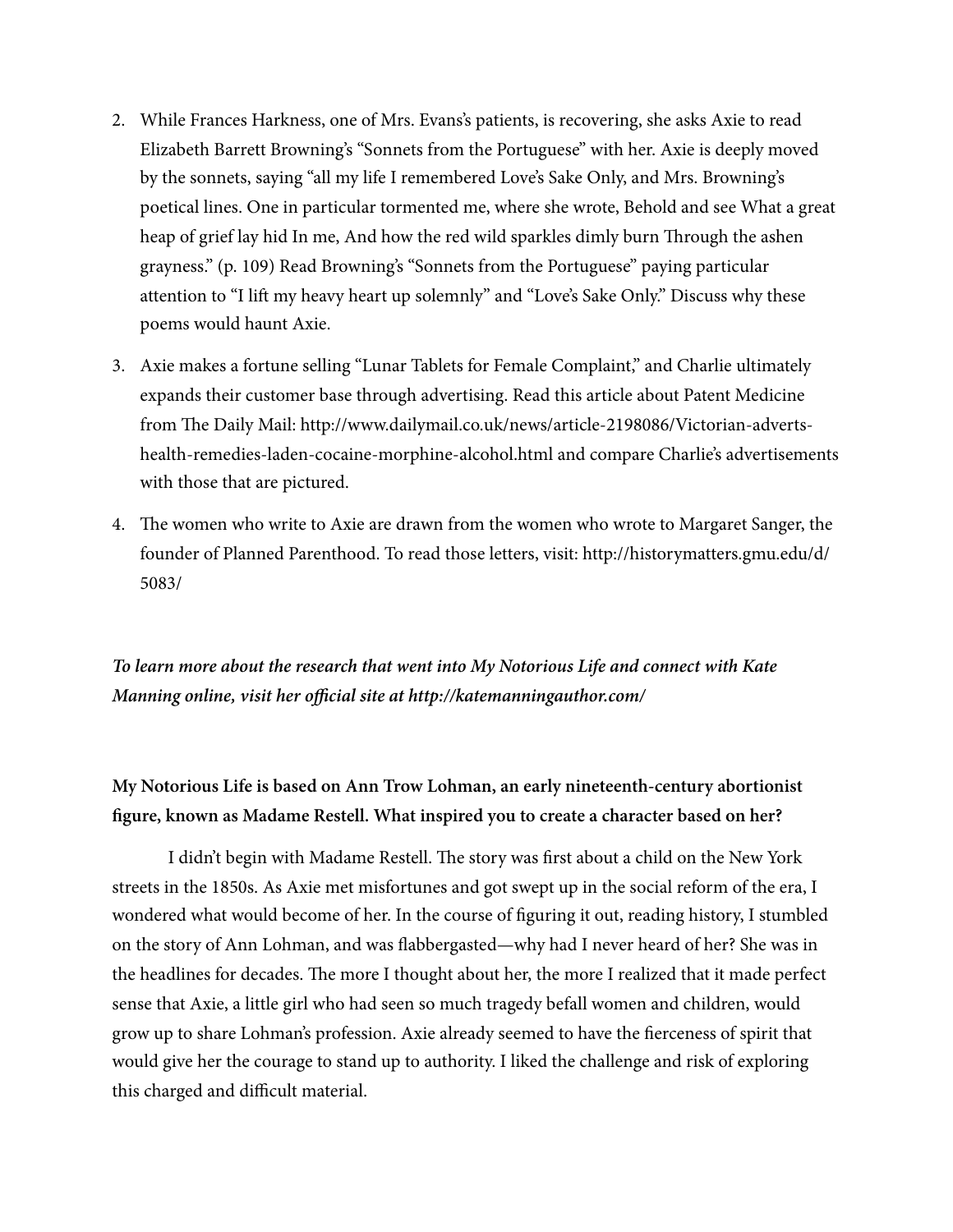#### **Axie Muldoon has a truly distinctive voice. Marisa Silver has lauded her "as !erce and alive a character as I have read in recent !ction." How did you capture her unique speech and attitude?**

Since voice is the first thing that compels me to read a novel, I set out to learn from the ones I like best, which are as diverse as Junot Diaz's The Brief Wondrous Life of Oscar Wao, William Faulkner's *The Sound and the Fury*, Peter Carey's *True History of the Kelly Gang*, or *Their Eyes Were Watching God* by Zora Neale Hurstson. To get the voice I was after, I wanted to mix the syntax and rhythms of New York and the phrasing and lilt of Ireland into Axie's speech. I used slang dictionaries, such as *The Secret Language of Crime*, published in 1859 by NYC police chief George Matsell. My notebook is full of expressions and words from old manuals like The American Frugal Housewife by Lydia Marie Child, and novels like Stephen Crane's *Maggie, a Girl of the Streets*. A few favorites from my notebook: "savage as a meat ax," "dumb as a haddock on Friday." But really, what animated Axie's voice for me was emotion. Her anger and mercy and longing for a family. A strong voice has to have need at its core, I think.

**In your author's note, you say that although** *My Notorious Life* **is based on historical facts, you**  have "reconfigured events...when such changes suited the story" (p. 435) What liberties did **you take for the sake of the story?** 

 Probably too many to count. I hate to describe them, for fear of breaking the illusion created by a fictional world and turning it into a detective hunt for what's "true" in the book. That said, a curious reader could easily discover which newspaper articles in the book were really written about Ann Lohman, or which ads for "remedies" were the real ones from that time period.

 More generally, abortion laws were undergoing big changes in the nineteenth century. I purposely stayed obtuse about their exact chronological evolution—in order to fit Axie's story into a period between 1850 and 1880. It seemed sufficient for the purposes of a novel just to evoke the general idea that the tide was shifting.

**Emma Donoghue calls** *My Notorious Life* **"a gripping docu-drama." Did your background as documentary television producer help as you researched the book? How so? Can you talk about your writing process?**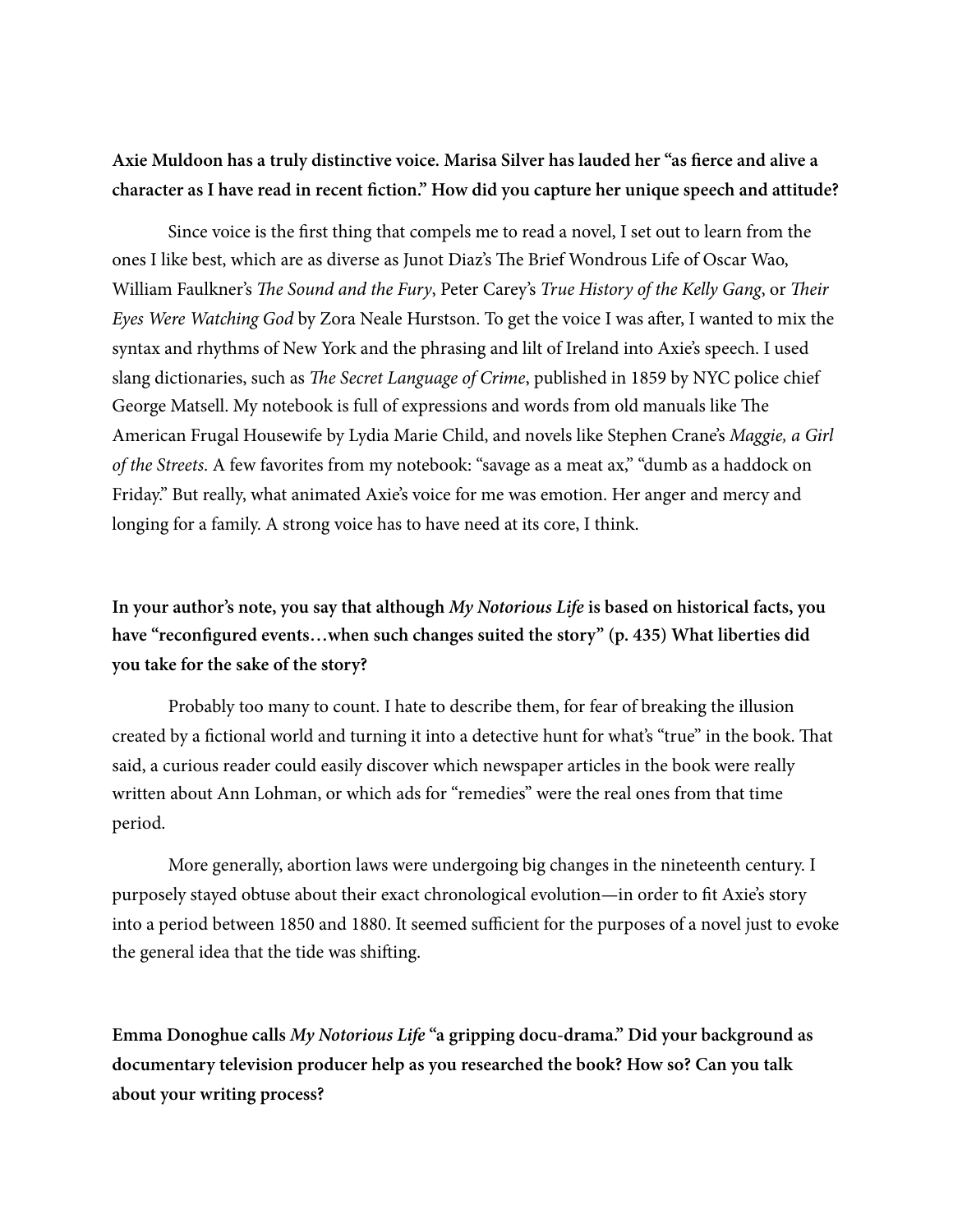Emma Donoghue knows a thing or two about writing good drama, so her comment means a lot to me. And it's true that my background in television and journalism taught me a great deal–in terms of research, certainly. But most importantly, it made me focus on dramatic structure. On television, you have to keep things interesting. You want people to come back to the news after the commercial, come back to the show for the next installment. So you must choose only scenes that tell the story most compellingly. You are always cutting, to fit to an allotted time slot. Nonfiction writing also teaches a novelist how to "find the story," and then hang it on the bones of fact. Straight facts are not memorable. Stories are. And that's because stories are colored by emotion and human detail.

As for "writing process." That sounds as if I could flip a series of switches and Poof! A book. But the process, if it is one, is one of fits and starts, epiphanies followed by fog. There's a lot of drifting around and looking in the refrigerator, a sudden need to walk the dog. In an ideal world, this "writing" would happen every day, though it never does. Life interrupts, often for weeks and months at a time. In a good stretch, I sit down early in the morning and don't stop till late afternoon. Getting it right is a slog. It's laying tile. Some days I forge ahead—a new scene, a new bit of dialogue. Many, many days I rework the prose, shaping, trimming, moving passages. I ditch at least as much material as ends up in the book. Bits from the middle wind up at the beginning, and vice versa. Sometimes I can drudge on for hours and not even be sure what I accomplished. Maybe I moved a comma.

# **While researching** *My Notorious Life***, were there any discoveries you made about Ann Trow Lohman or her contemporaries that were particularly surprising to you? If so, what were they?**

 What was quite surprising was how she seemed to have a rather equal partnership with her husband Charles Lohman. They were quite free-thinking compared to how we usually imagine the Victorians. Another thing that struck me was the degree to which Lohman —"Madame Restell," was extraordinarily competitive with other so-called "females" physicians' of the day, running counter-ads disparaging her rivals—Mrs. Bird and Mrs. Costello—calling them frauds and imposters. Was she motivated by greed? by politics? by a sense of injustice? Very little is known about her in that regard.

 Most shocking to learn was that in the 1800s, there were some 30,000 homeless children living on New York City streets. Some of these kids were as young as two—shoeless and sleeping on steam grates. It was astonishing to see that when the kids were shipped away on the Orphan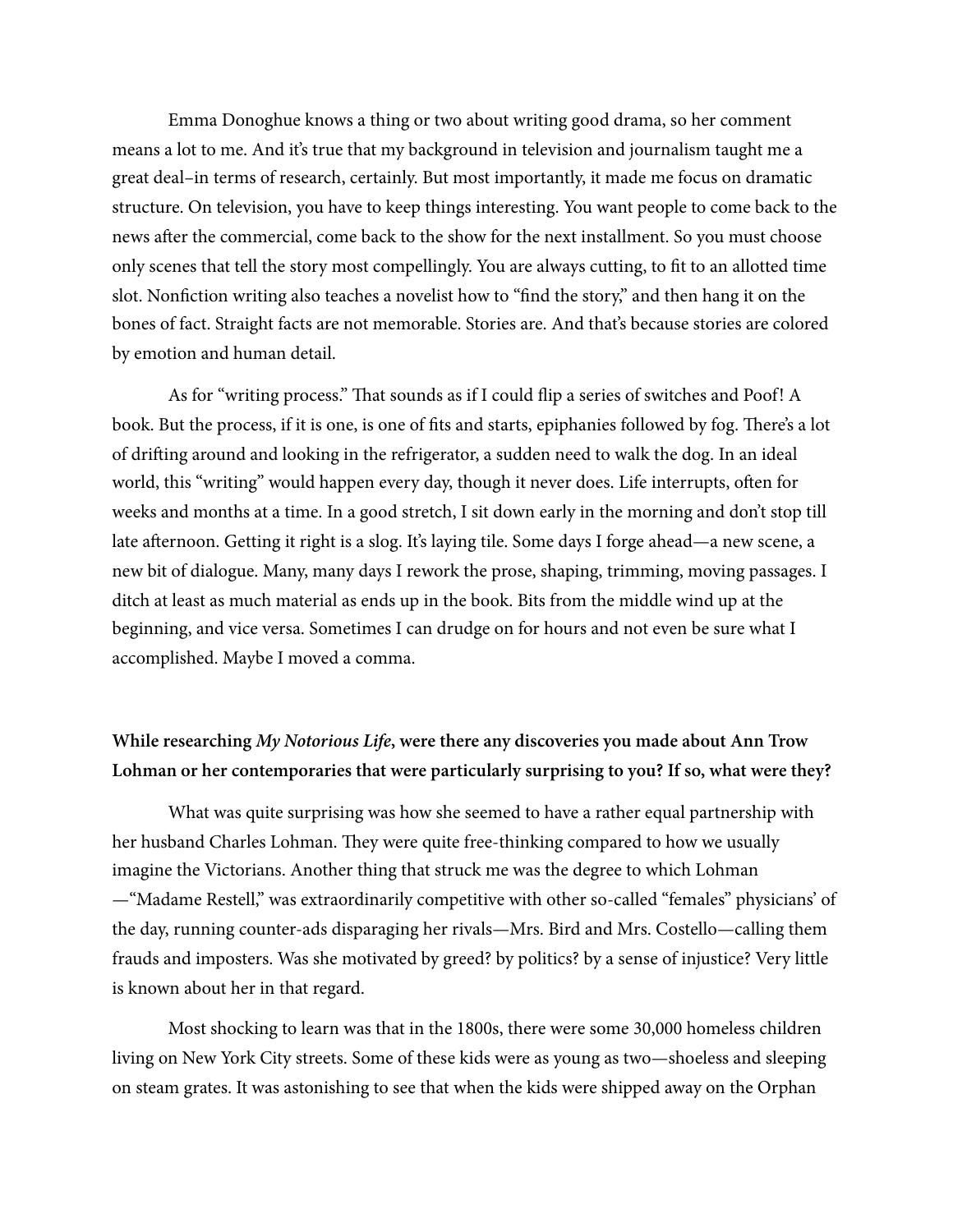Trains, the Childrens Aid Society didn't keep records on adoptions for some time. Child welfare is better in many respects now, though it's discouraging that in New York in 2013, there are still some 25,000 homeless children living in shelters, and some older children still live on the street.

### *My Notorious Life* **tackles the issue of women's reproductive rights head on. What would you like readers to take away from My Notorious Life in their consideration of women's rights?**

 I hope that this novel is nuanced enough to provide a long view of current social issues. Women have had to fight for birth control and reproductive rights for a long time, and are still doing so, with the same arguments as in our great-great-grandmothers' day, only now informed by technology and advanced medicine and changes in womens' roles and power. I would hope readers take away the idea that, as Mrs. Evans says to Axie, we must all grapple with the "complexities" but also bear in mind where we have come from, as women, and as a society, and how our understanding evolved, and is evolving.

# **How did the writing of** *My Notorious Life* **compare to that of** *Whitegirl***, your critically acclaimed debut novel?**

 When I wrote Whitegirl, I'd never written a novel before. I had to learn on the job. And what's more, I was terrified to be writing not just as a novice novelist, but about race, specifically whiteness, telling a love story and psychological mystery about a white woman and a black man. This was, and still is, a storyline that raises eyebrows not to mention hackles in some quarters.

 With My Notorious Life, the work was both easier and harder. Easier because I understood myself as a novelist. But it was harder, too, because I had to research everything. Axie could not walk the streets or do her chores or become a midwife without me having to run to the annals of history to figure out what that was like. Writing, though, never really gets easier. Each novel has a great deal to teach the writer. Each story has its own problems and obstacles in the telling. And the next one will be—is—just as challenging in its way as the others.

#### **What writers inspire you?**

 So many! Here's a partial list: Edna O'Brien, Flannery O'Connor, Toni Morrison, Junot Diaz, Wallace Stevens, Grace Paley, ZZ Packer, Virginia Woolf, Emma Donoghue, Annie Proulx,